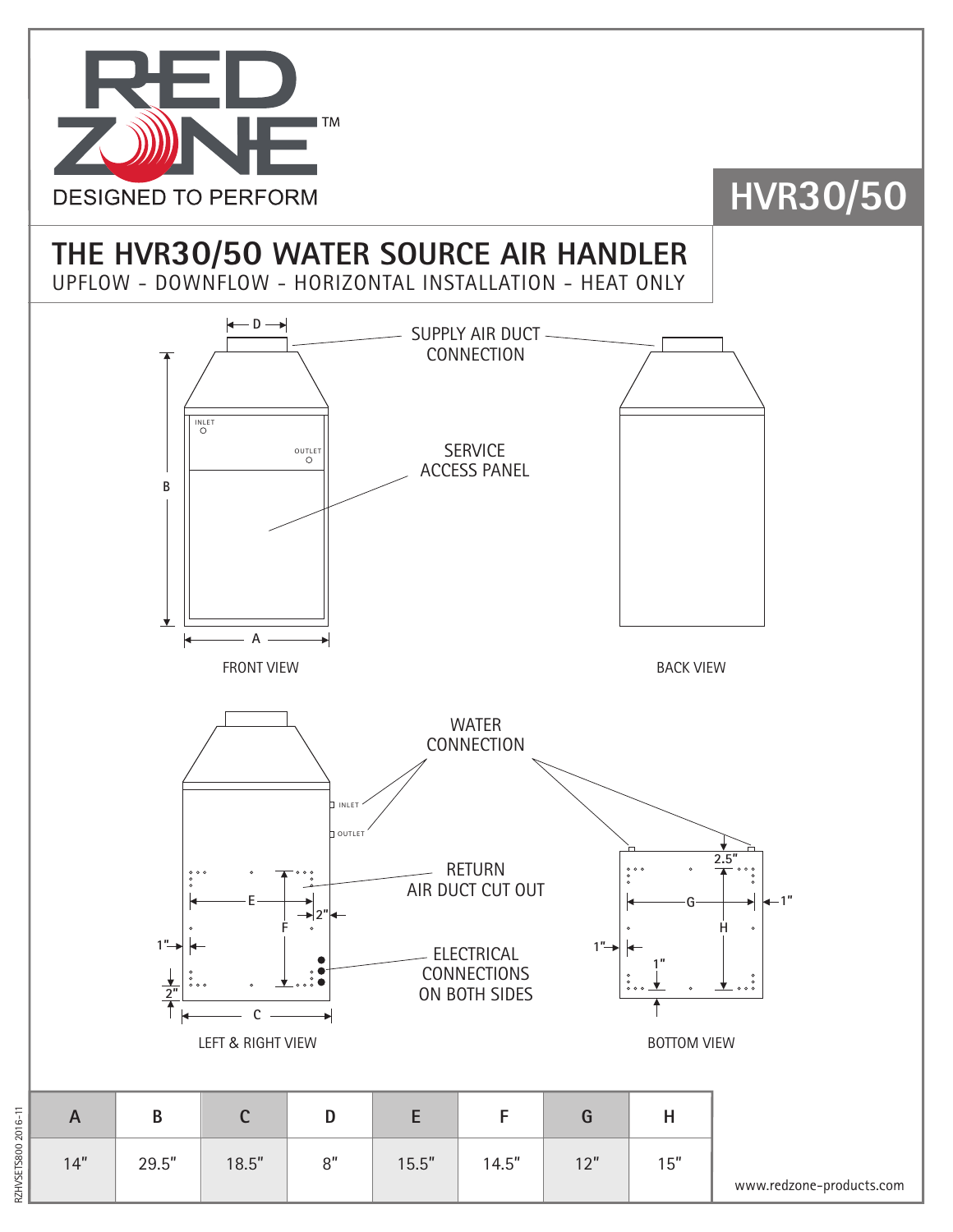

# **HVR30/50**

#### **UNIT TECHNICAL INFORMATION**

| POWER REQUIREMENTS           | 120 VAC, 1PH        |
|------------------------------|---------------------|
| <b>MAXIMUM FUSE</b>          | 15 AMPS             |
| <b>TOTAL AMPS</b>            | 7.6                 |
| <b>TRANSFORMER</b>           | 20 VA               |
| <b>BLOWER MOTOR</b>          | $1/2$ HP ECM        |
| <b>RETURN OPENING - SIDE</b> | 15.5" w x 14.5" h   |
| RETURN OPENING - BOTTOM      | $12''$ w x $15''$ d |
|                              |                     |

### **HEATING CAPACITY**

| <b>AIR</b><br><b>FLOW</b><br><b>CFM</b> | <b>WATER</b><br><b>FLOW</b><br><b>GPM</b> | <b>RETURN</b><br><b>AIR</b><br>Deg F | <b>SUPPLY</b><br><b>WATER</b><br>Deg F | <b>OUTPUT</b><br><b>BTU</b> | <b>SUPPLY</b><br><b>AIR</b><br>Deg F | <b>LEAVING</b><br><b>WATER</b><br>Deg F |
|-----------------------------------------|-------------------------------------------|--------------------------------------|----------------------------------------|-----------------------------|--------------------------------------|-----------------------------------------|
| 400                                     | 5                                         | 70                                   | 120                                    | 17800                       | 113                                  | 112                                     |
|                                         |                                           |                                      | 130                                    | 21400                       | 122                                  | 121                                     |
|                                         |                                           |                                      | 140                                    | 25000                       | 131                                  | 129                                     |
|                                         |                                           |                                      | 150                                    | 28600                       | 140                                  | 138                                     |
|                                         |                                           |                                      | 160                                    | 32200                       | 148                                  | 146                                     |
|                                         |                                           |                                      | 170                                    | 35800                       | 157                                  | 155                                     |
|                                         |                                           |                                      | 180                                    | 39400                       | 166                                  | 163                                     |
| 600                                     | 5                                         | 70                                   | 120                                    | 24700                       | 110                                  | 110                                     |
|                                         |                                           |                                      | 130                                    | 30300                       | 118                                  | 118                                     |
|                                         |                                           |                                      | 140                                    | 35250                       | 126                                  | 125                                     |
|                                         |                                           |                                      | 150                                    | 39100                       | 134                                  | 133                                     |
|                                         |                                           |                                      | 160                                    | 44800                       | 142                                  | 141                                     |
|                                         |                                           |                                      | 170                                    | 50000                       | 150                                  | 149                                     |
|                                         |                                           |                                      | 180                                    | 55700                       | 158                                  | 175                                     |

RZHVSETS800 2016-11 RZHVSETS800 2016-11